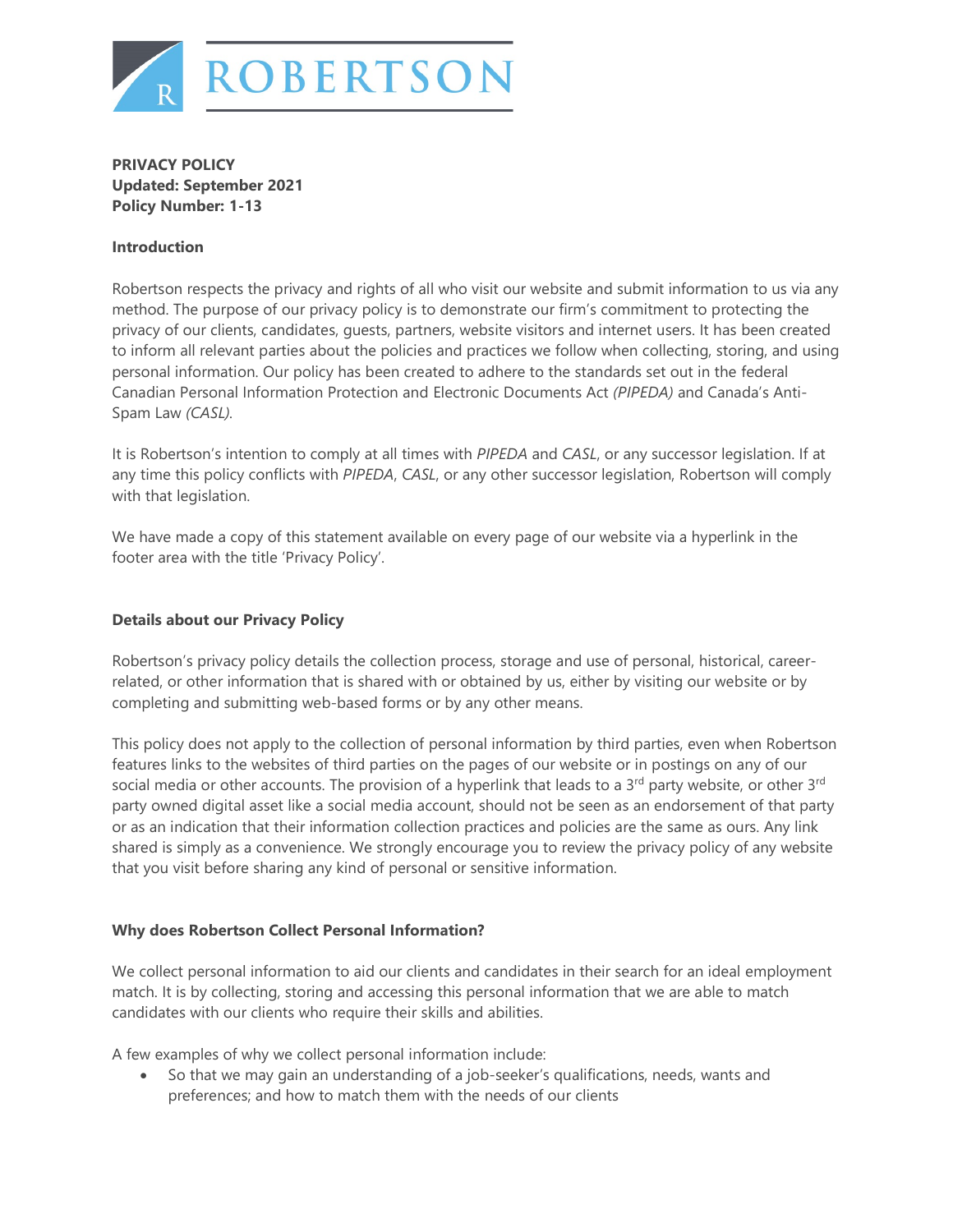- To help verify a candidate's qualifications, previous work history and to perform background and/or other checks
- So that we know how to communicate with candidates about work and other career-building opportunities
- To disclose any information about a jobseeker that is provided by them, their references, or any other sources to our clients; as authorized by the jobseeker as part of our process of matching them to positions for which they may be suited.
- To help us continuously refine and improve our processes and services to match the everchanging needs of the markets in which we operate
- So that we are able to provide the necessary payroll and other HR functions to those placed in temporary staffing arrangements by Robertson
- To allow us to communicate with both clients and jobseekers in our efforts to service both parties as effectively and efficiently as possible

# **Using and Sharing Personal Information**

Robertson only uses personal information with consent and in the manner described in this policy. We never 'scrape,' trade, sell or buy personal information to anyone for any purpose. We do not collect information that is not reasonably required for the purpose of finding suitable, temporary, or permanent employment opportunities for candidates and corporate clients. We will not use your information for any purpose other than what is detailed in this document.

# **What Kind of Personal Information Does Robertson Collect?**

For a jobseeker, personal information collected may include:

- Contact information (full name, home and mailing addresses, home and mobile telephone numbers, email address, etc.)
- Files or text containing personal history contained in documents like CV's, resumes, education and employment histories, statements about work/job interests and written references and/or information related to background and/or other checks
- General information reasonably linked to or helpful to matching job seeks with an employment opportunity. Examples include contact preferences and methods.
- Personal financial information necessary to satisfy the Canada Revenue Agency payroll requirements (In the event that temporary employment is offered).
- Online identification information such as user IDs, account passwords, security questions, etc.

Robertson also collects information from commercial providers, such as online job boards, LinkedIn and other sources commonly held to be credible providers of such information. On occasion, this information may be used to supplement the information a job seeker has provided to us.

When seeking to place a candidate, we may also use information collected from references that are provided by the candidate, or from corporate customers who the candidate has had an employment history with.

As with most commercial websites, Robertson may also use automatic data collection tools and methods like Google Analytics' tracking code, cookies, tracking pixels and other common tools that collect standard information that a visitor's browser provides when a user visits or interacts with our website(s) or our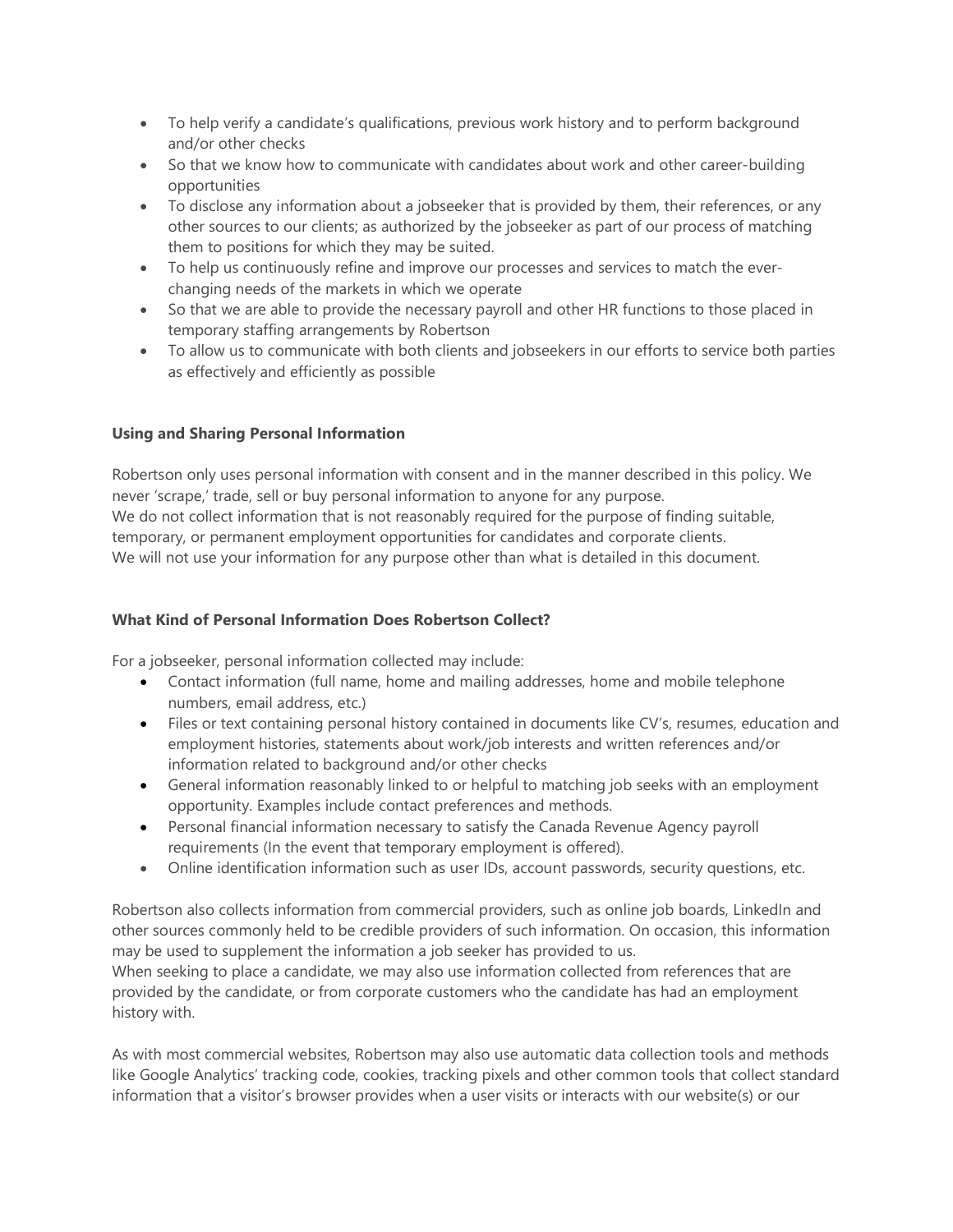social media accounts. This information may be collected and used in addition to the information that you provide to us but only for the purposes stated in this privacy policy.

#### **How Robertson Shares Information**

Robertson may share a job-seeker's personal information with one or more of our corporate clients if we feel that the individual may be a good match for an opportunity that the client has made available. We only provide our clients with information that we feel they will find either useful or necessary to make an informed decision on whether or not a candidate will make a good fit for an opportunity.

To deliver some of our services, it may be necessary for Robertson to use third party services, software or service providers to deliver or share information. In such cases, Robertson only shares information with these parties that is required for them to perform their services. All providers that we work with to deliver or share information are required by contract to keep confidential and secure the information we share with them.

Robertson will not share personal information with third parties without consent unless required by law or a duly authorised legal process such as a court order.

As a requirement of providing our services, Robertson will store and process your personal information in Canada or in the US, using US based third party service providers in accordance with our privacy policy. Any personal information stored or processed outside of Canada will be subject to the laws of that jurisdiction.

#### **Information Storage**

Collected personal information will be stored indefinitely by Robertson. Information is stored on both internal and 3<sup>rd</sup> party servers and computers based in the United States and Canada. We take information security and privacy seriously and ensure that industry standard levels of security are in place to keep data as safe and secure as possible.

### **Accessing Information**

Personal information stored by Robertson is only accessible by individuals who are part of the process that matches candidates with opportunities provided by our corporate or other clients. The access to information is restricted to key persons and is password protected. Information is only accessed for the purposes described in this policy statement.

#### **Editing or Deletion of Personal Information and Preferences**

Robertson respects the rights of both jobseekers and our clients. As such, we provide the opportunity to choose and change both communication preference options and the specific details of information that we have held in storage.